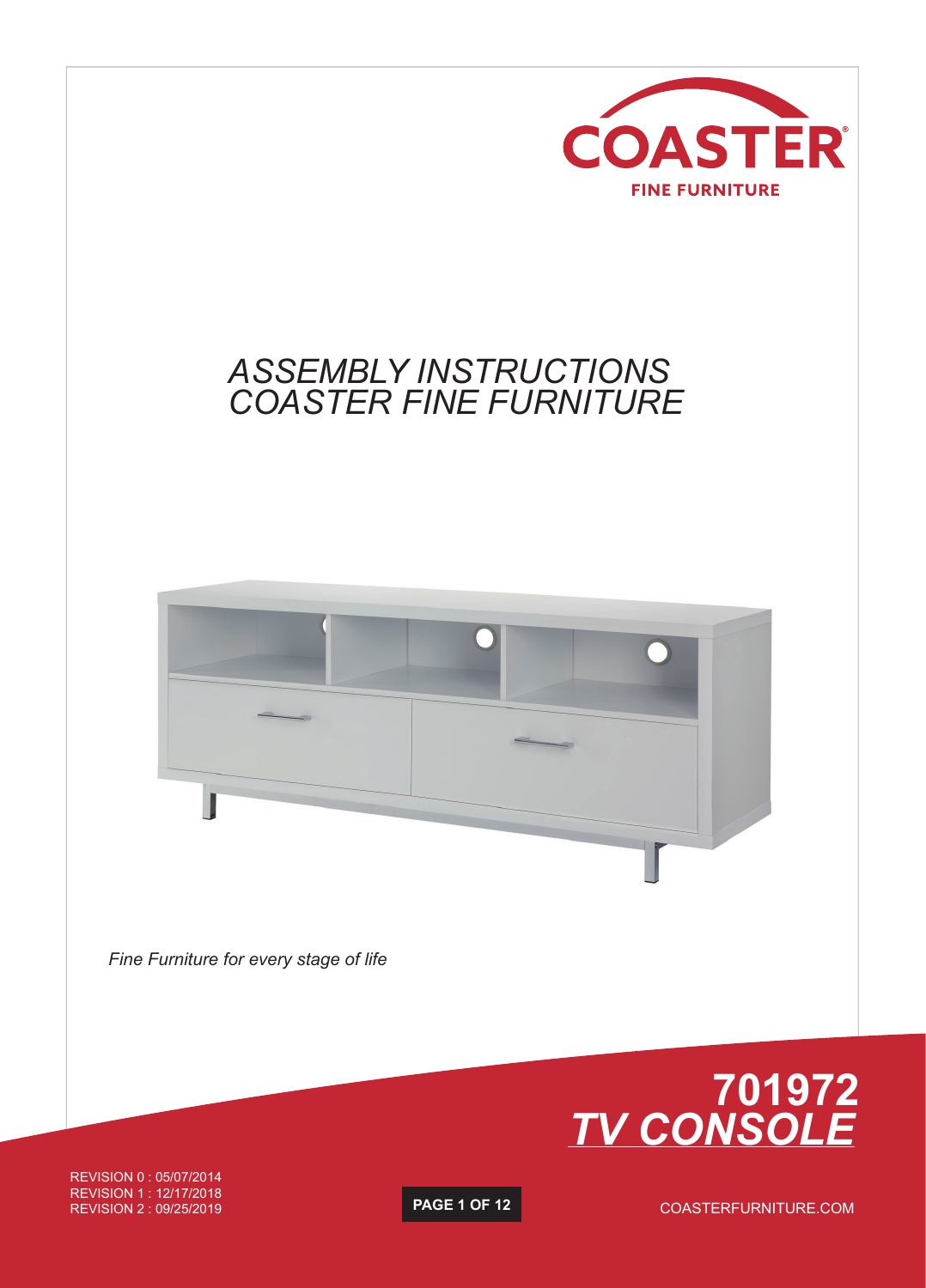# ITEM: **701972**



### **ASSEMBLY INSTRUCTIONS**

#### **ASSEMBLY TIPS:**

1. Remove hardware from box and sort by size.

2. Please check to see that all hardware and parts are present prior to start of assembly.

3. Please follow attached instructions in the same sequence as numbered to assure fast & easy assembly.

#### **WARNING!**



1. Don't attempt to repair or modify parts that are broken or defective. Please contact the store immediately. 2. This product is for home use only and not intended for commercial establishments.

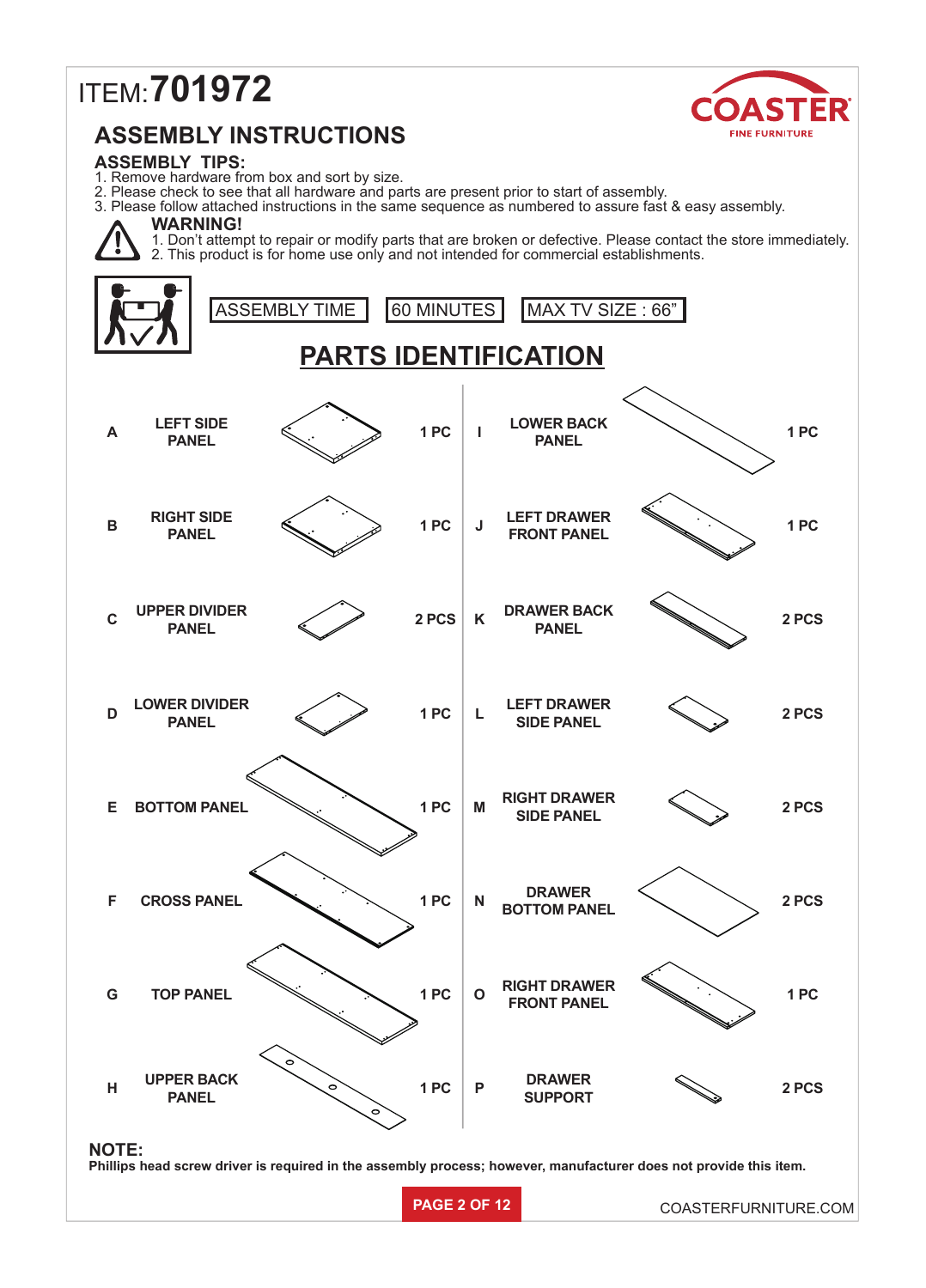| <b>ITEM: 701972</b>                             |                                                         |                    |               |              |                                    |               | ASTER<br><b>FINE FURNITURE</b> |  |
|-------------------------------------------------|---------------------------------------------------------|--------------------|---------------|--------------|------------------------------------|---------------|--------------------------------|--|
| Q                                               | <b>CROSS BAR</b>                                        |                    | 2 PCS         | $\mathsf{R}$ | <b>FOOT</b>                        |               | 2 PCS                          |  |
| <b>HARDWARE IDENTIFICATION</b><br>Z             |                                                         |                    |               |              |                                    |               |                                |  |
| <b>NO</b>                                       | <b>DESCRIPTION</b>                                      | <b>FIGURE</b>      | Q'TY          | <b>NO</b>    | <b>DESCRIPTION</b>                 | <b>FIGURE</b> | Q'TY                           |  |
| 1                                               | GLUE 40g                                                |                    | 1PC           | 9            | <b>SHORT SCREW</b><br>Ø 3x10mm SR  |               | 24 PCS                         |  |
| $\overline{2}$                                  | <b>WOODEN DOWEL</b><br>Ø 8x30mm                         |                    | <b>32 PCS</b> | 10           | <b>HANDLE</b><br>$L = 120$ mm      |               | 2 PCS                          |  |
| $\mathbf{3}$                                    | <b>CAM BOLT</b><br>Ø 7x35.5mm SR                        |                    | <b>20 PCS</b> | 11           | <b>HANDLE BOLT</b><br>Ø 4x25mm RBW |               | 4 PCS                          |  |
| 4                                               | <b>CAM LOCK</b><br>Ø 15x12mm SR                         |                    | <b>20 PCS</b> | 12           | <b>RUBBER</b><br>Ø 52mm            |               | 3 PCS                          |  |
| $\overline{\mathbf{5}}$                         | <b>LONG BOLT</b><br>Ø 9.5x55mm SR                       |                    | 6 PCS         | 13           | <b>BOLT</b><br>M6 x 42.5mm SR      |               | 8 PCS                          |  |
| $\bf 6$                                         | <b>BOLT</b><br>Ø 4.5x42mm SR<br><b>FOR BOTTOM PANEL</b> | <b>ATTACHERENT</b> | 4 PCS         | 14           | <b>ALLEN WRENCH</b>                |               | 1PC                            |  |
| $\overline{7}$                                  | <b>LONG SCREW</b><br>Ø 4.3x35mm SR                      | ANXXXXXX           | <b>14 PCS</b> | 15           | <b>STICKER</b><br>Ø 20mm           |               | 4 PCS                          |  |
| ${\bf 8}$                                       | <b>RAIL</b><br>$L = 350$ mm WHT                         |                    | 2 SET         |              |                                    |               |                                |  |
| Z8, Z10, Z12 not included in blister packaging. |                                                         |                    |               |              |                                    |               |                                |  |

**NOTE: Phillips head screw driver is required in the assembly process; however, manufacturer does not provide this item.**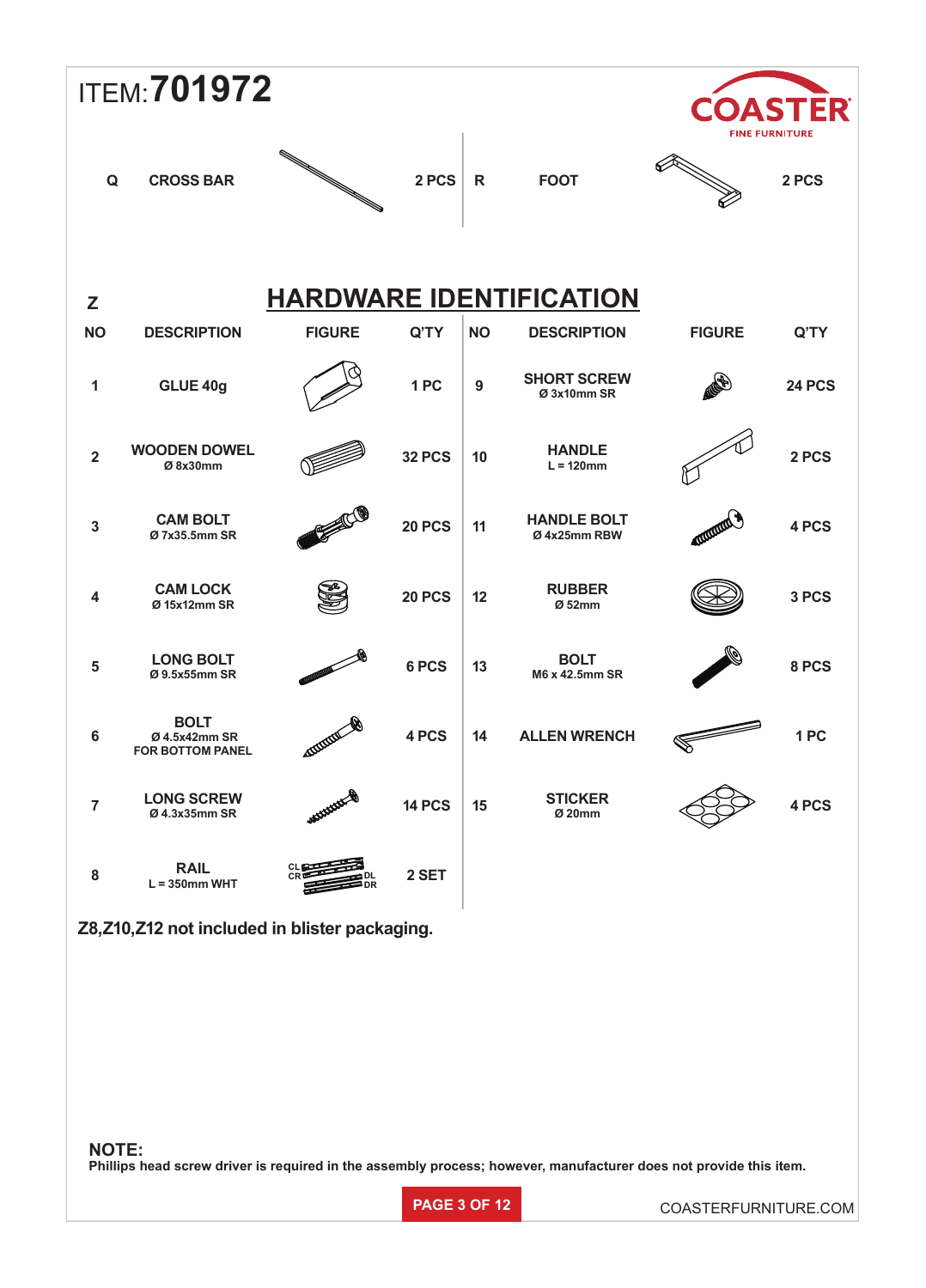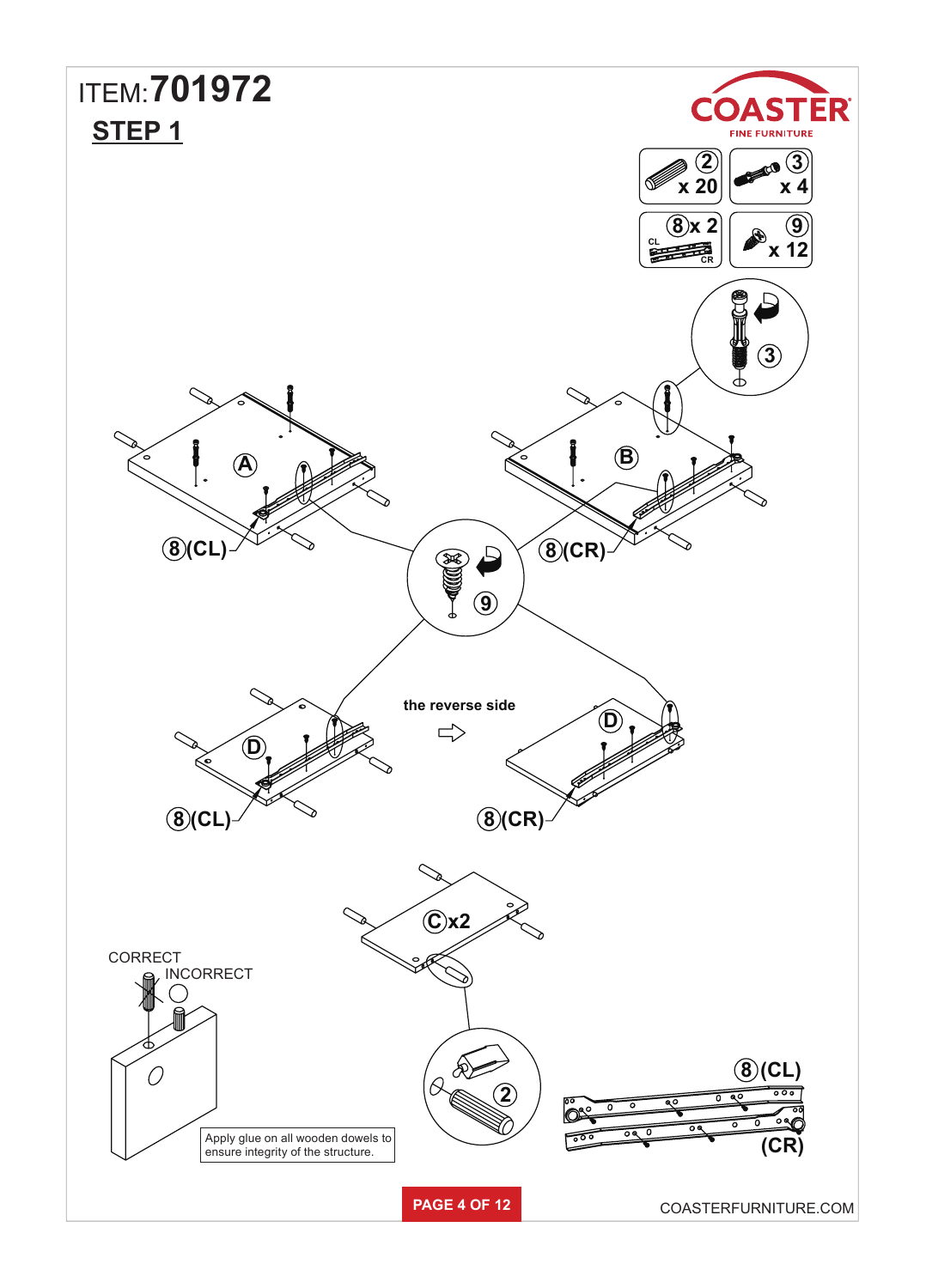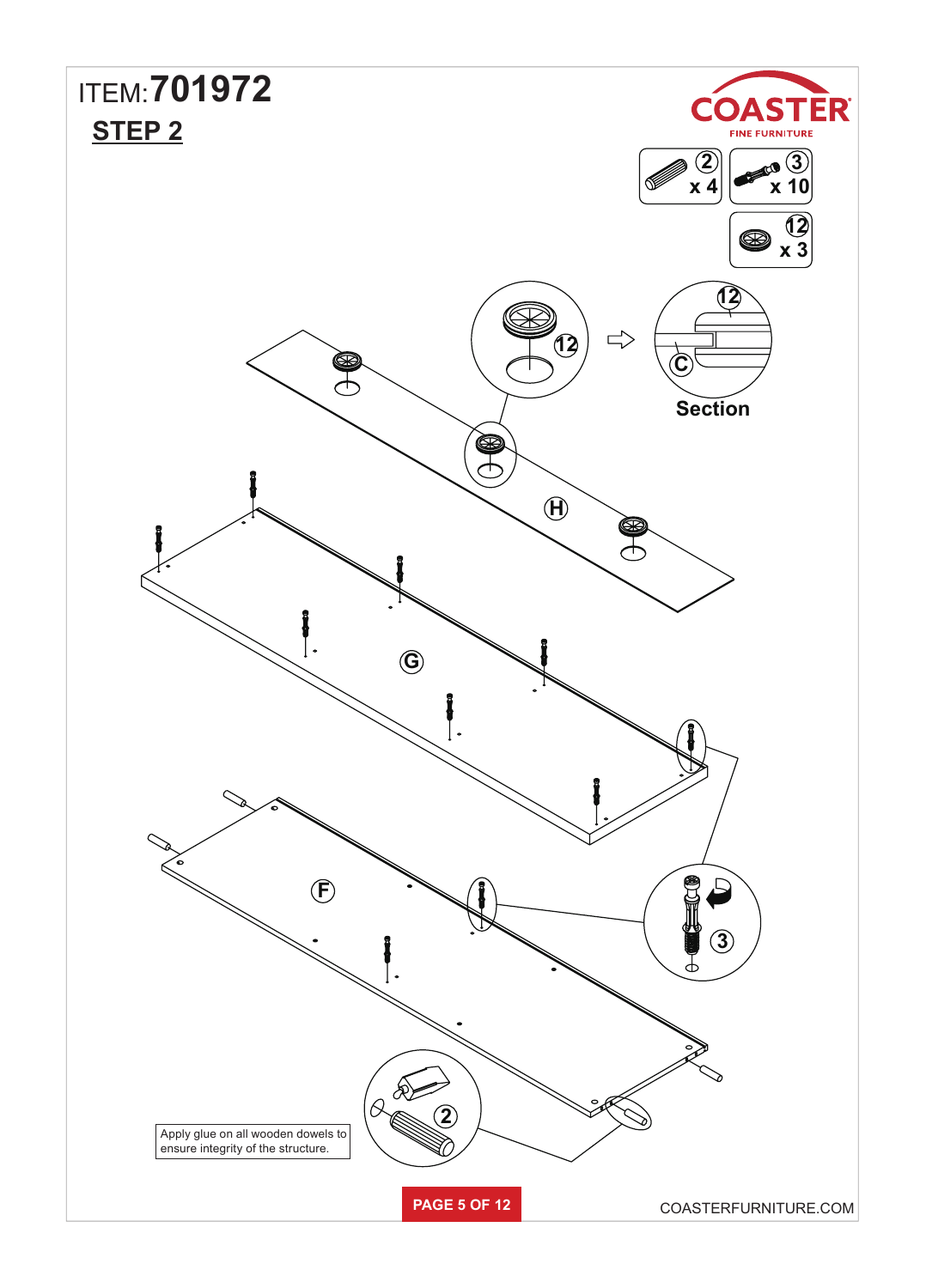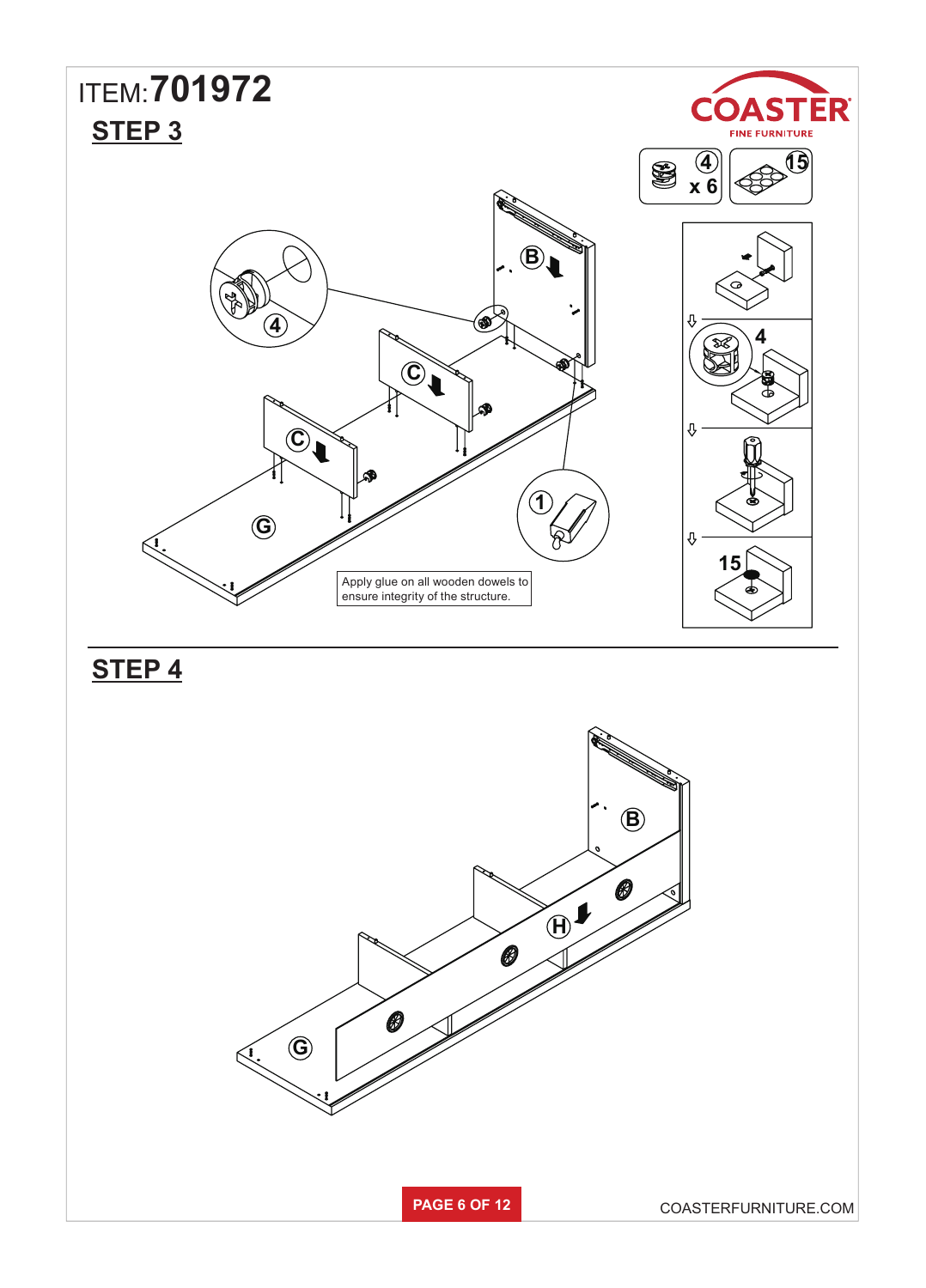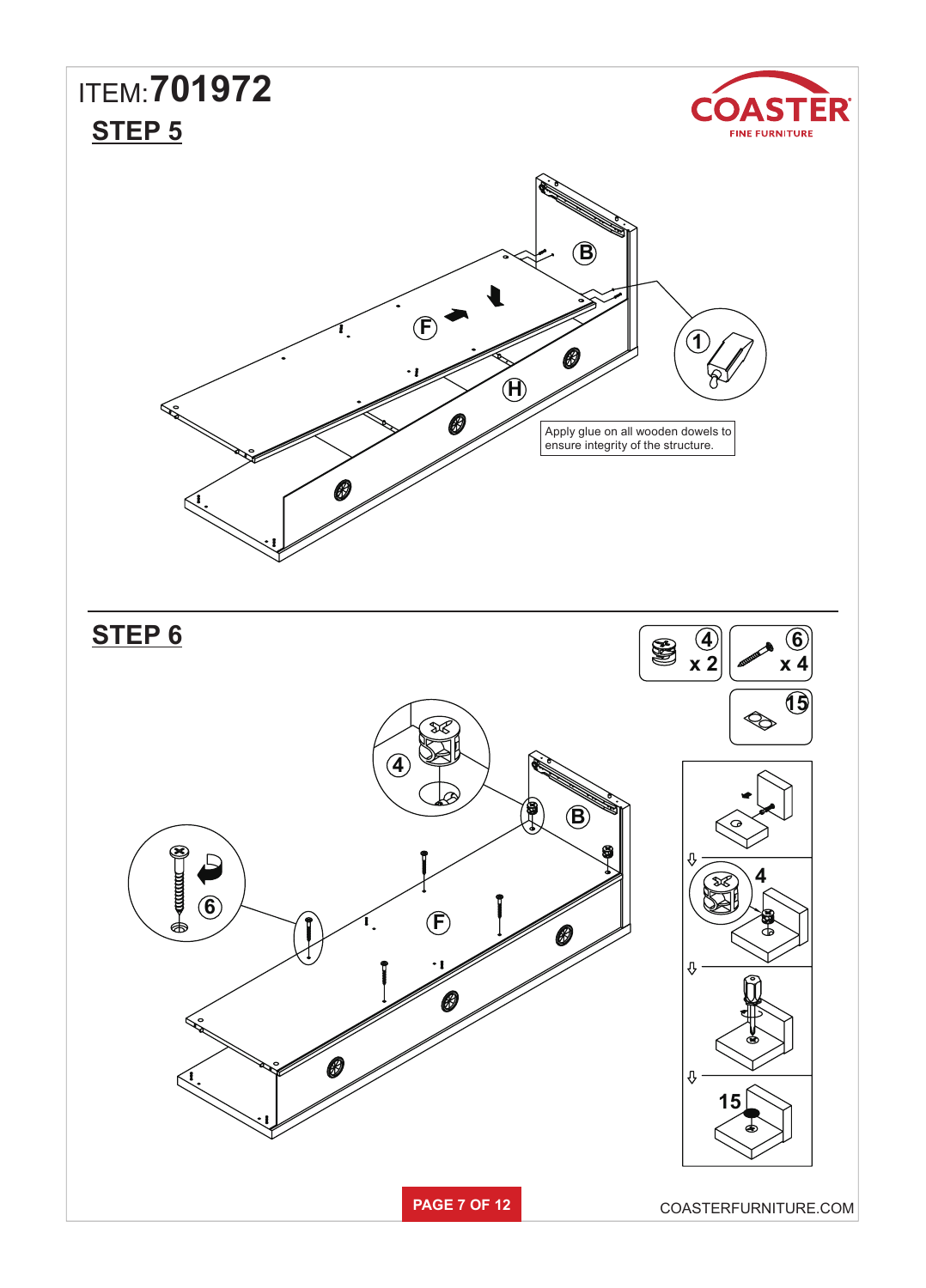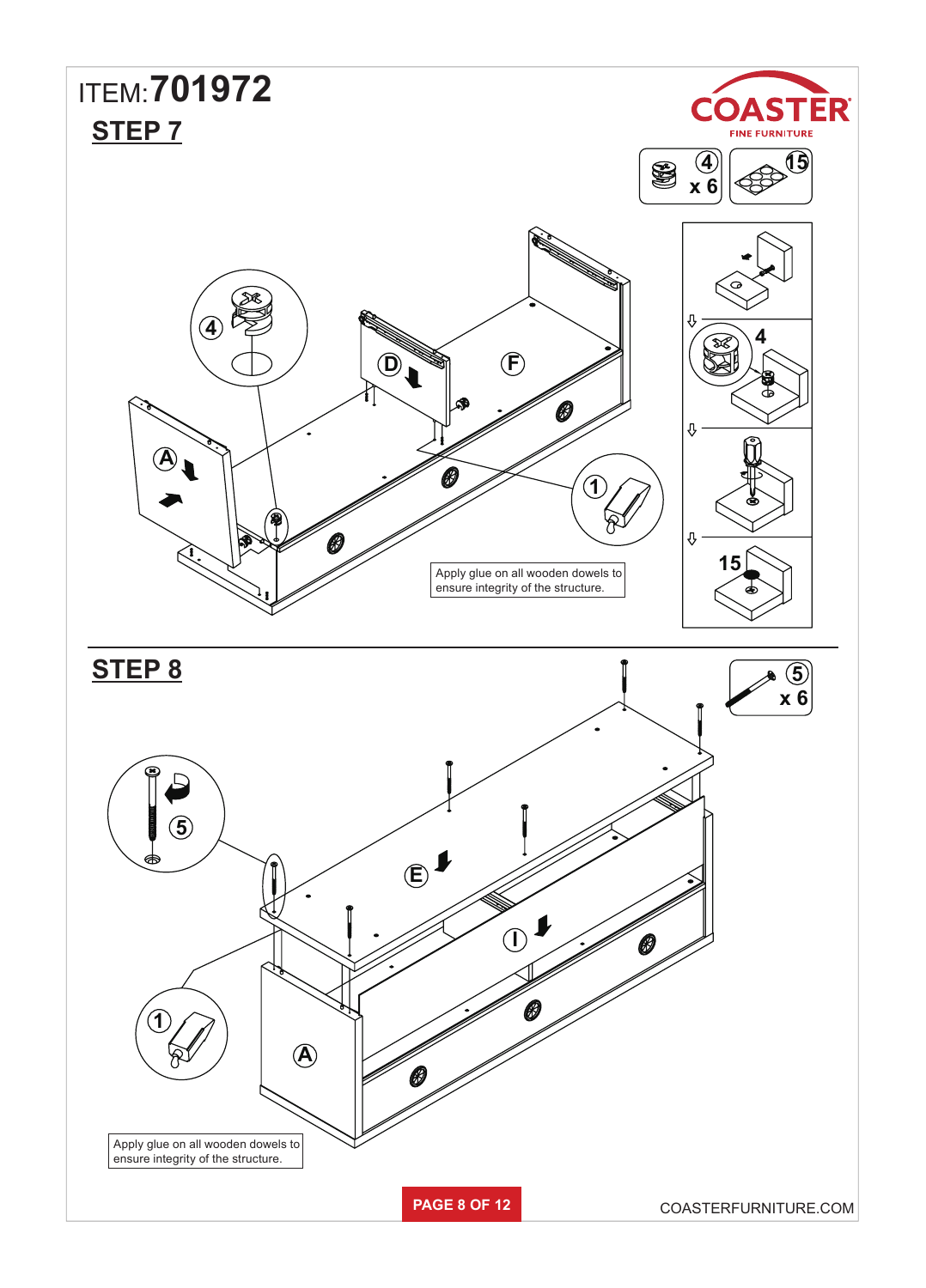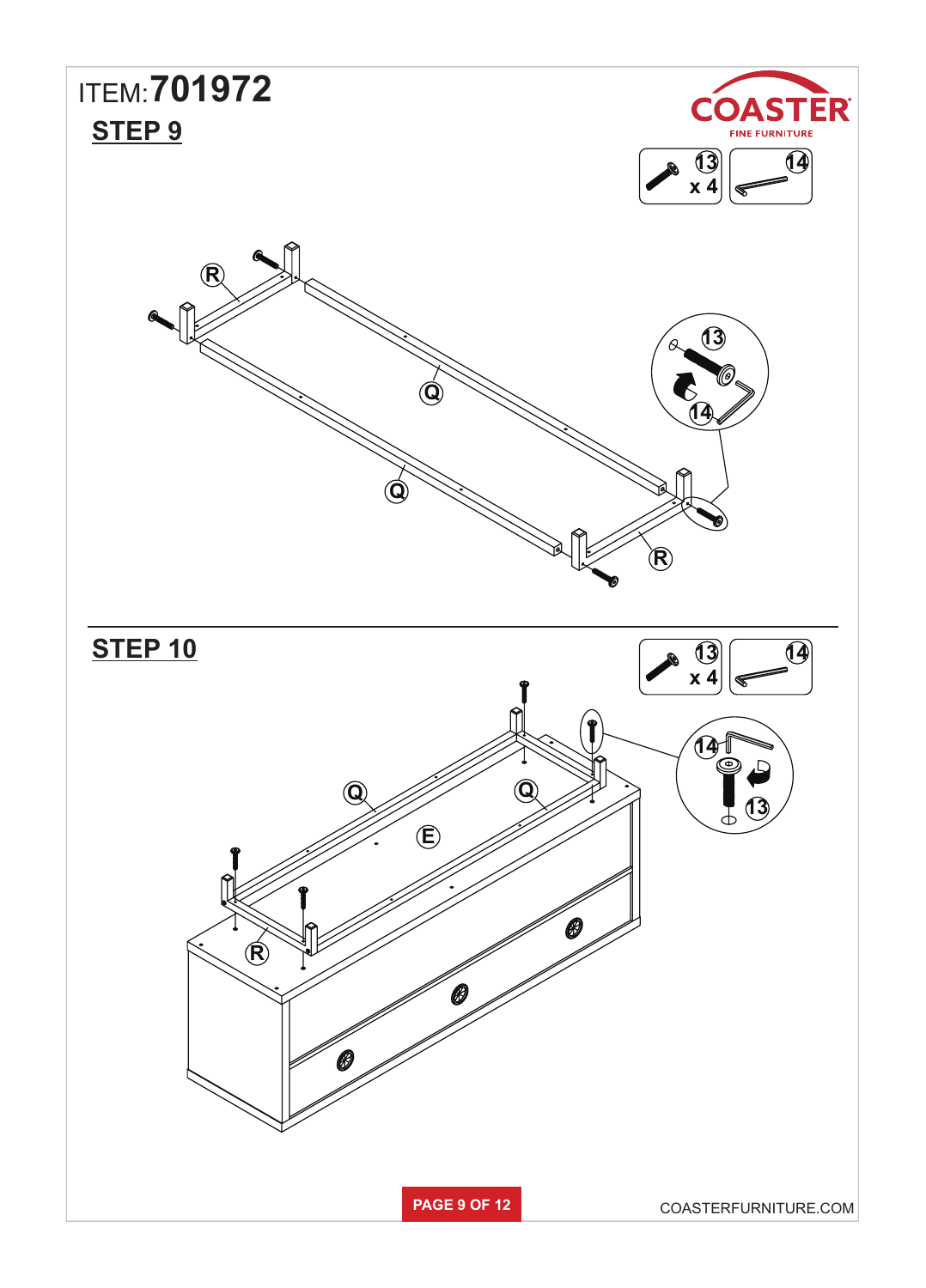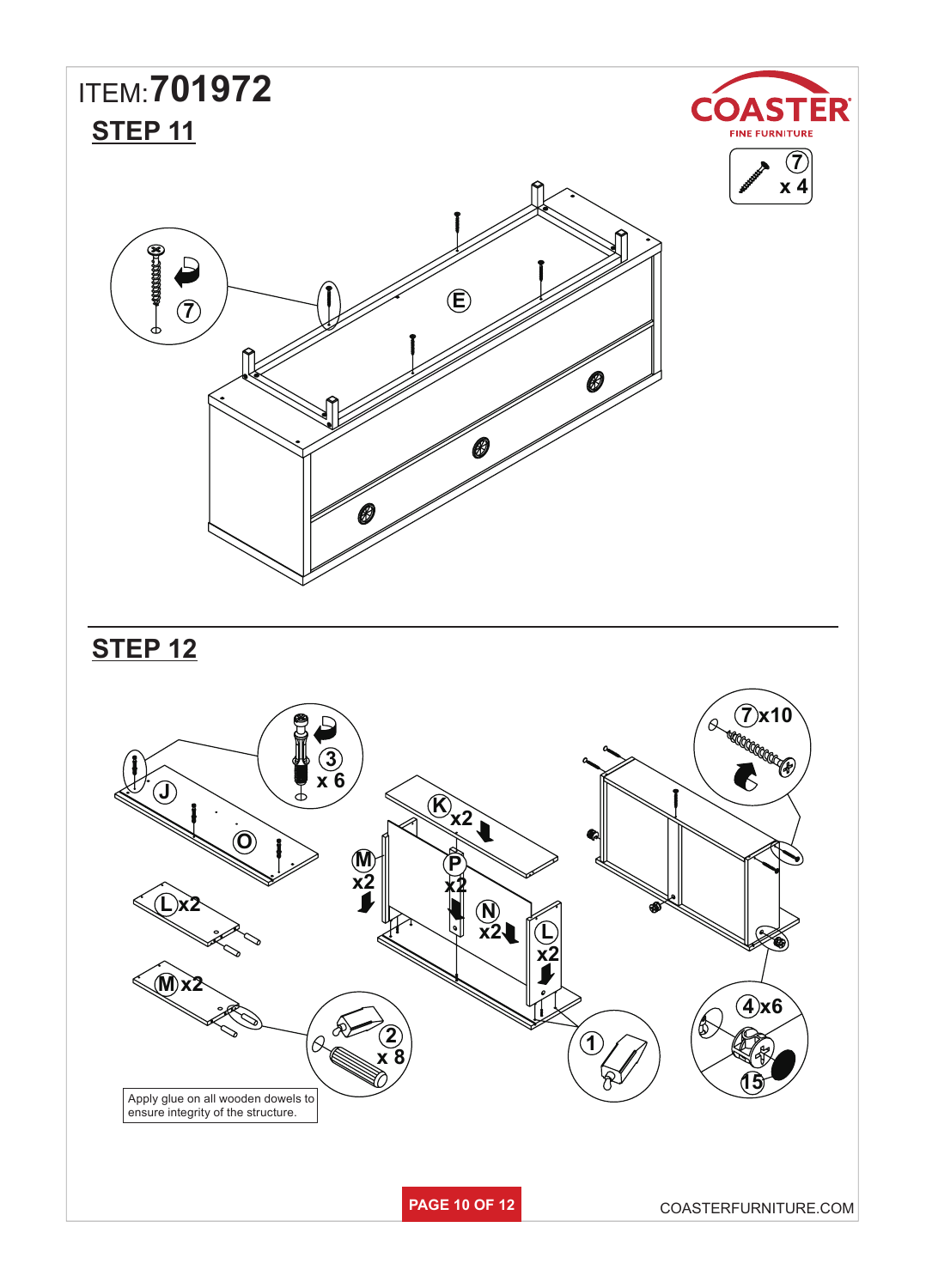